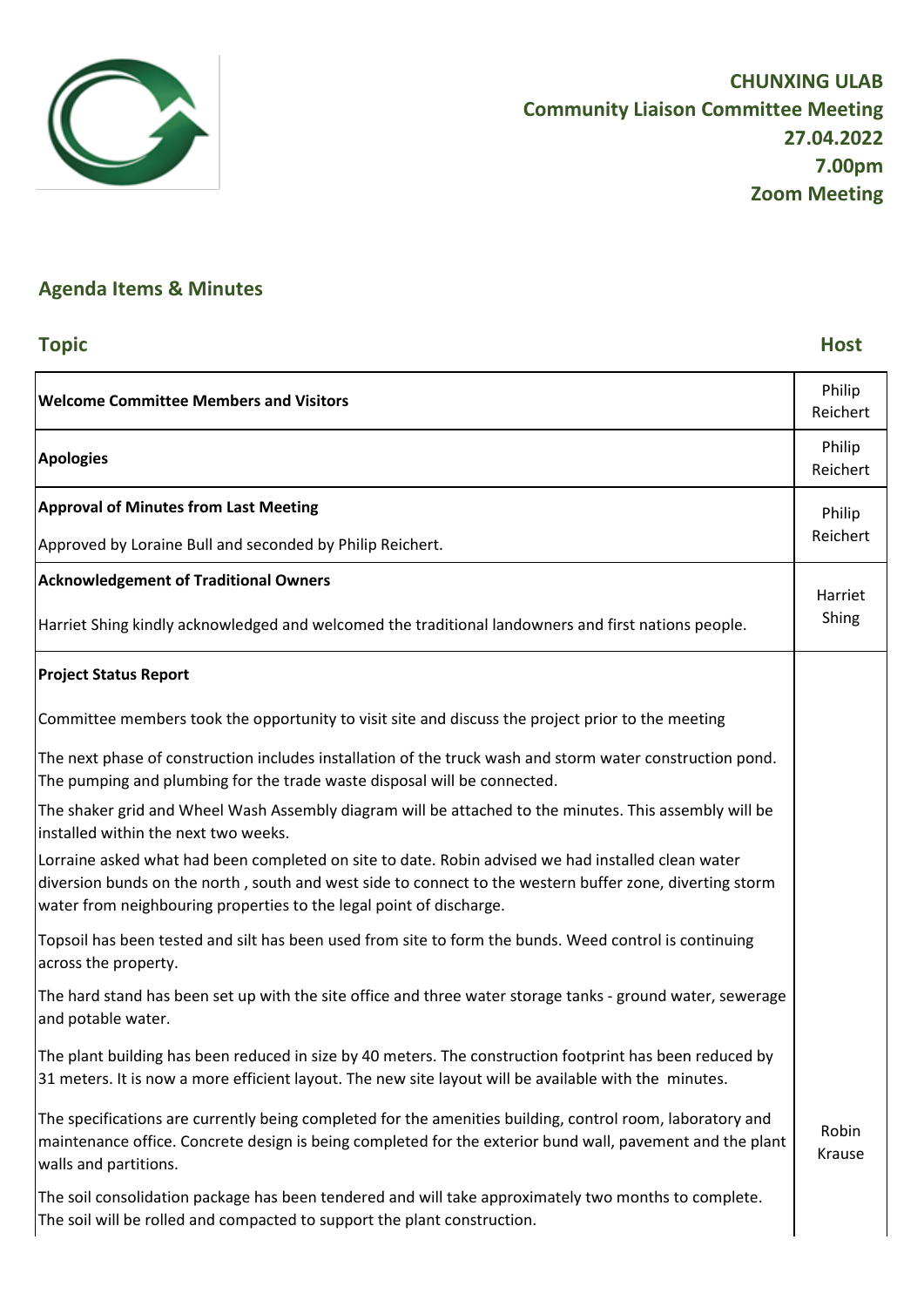Lorraine asked if the reduced plant layout size would result in savings. Robin advised it would provide an 8% saving in pavement area and a 12% saving in building area. Dr Lakshman advised the changes would need to be resubmitted and approved by council. The changes would not necessarily reduce costs of the building. Robin advised that a contractor has been engaged to ensure the water management system matched the new site layout before resubmitting all updated drawing to the council.

Leanne Norwood asked if the EPA needed to approve plant layout changes. Robin advised EPA approve emissions and design documentation. Layout and planning are from the Latrobe City Council, and not require a separate planning application. Dr Lakshman advised if there were any issues with resubmission the original plans would be used.

Harriet Shing asked what communications were made regarding resubmission of the plant layout. Robin advised it was a verbal discussion. Robin advised none of the emissions or management systems would be changed.

Stacey Clark confirmed that it was the council that required resubmission of the site layout. Robin advised the EPA would also receive the updated documents to ensure consistency with documents across the EPA and Council.

## **Air Monitoring Tower Update**

Robin advised two air monitoring towers would be installed - one on the North East corner of the site, and one opposite the Hazelwood North Primary School on private property. Installation of the air monitoring towers are expected within the next month before excavations begin on site.

The air monitor will be linked to a Wi-Fi network to monitor gas levels and monthly laboratory analysis will be conducted for heavy metals and particularly lead. Chunxing do not believe any lead will be discovered and are conducting baseline monitoring during construction and before operation to demonstrate we are compiling with EPA requirements.

Lorraine asked if Chunxing would comment on Latrobe City Council pursuing real time monitoring as reported in the Latrobe Valley Express. Robin advised we are completing real time monitoring with gases. The council are considering a real time lead monitoring system, however the system the council are looking at is currently being trialled at Mt Isa, and is used to monitor lead levels 100 times higher than what Chunxing would ever produce. The accuracy of this is poor for online monitoring. Lorraine wanted to know why the council were pursing an inaccurate monitoring system. Robin advised that the community had no confidence in the proposed monitoring system, and that Chunxing have no objection in the council pursuing it's own testing system. Lorraine added that the council testing proposal will not prove anything because any possible contamination will be too small to show up on the council system.

Dr Lakshman advised the monitoring systems Chunxing is using is a real time monitoring system in the plant and community. The dust is collected in a filter cartridge and analysed, weekly or monthly. It is a proven system used worldwide.

Robin advised when the plant is operating there will be monitoring on both stacks in in multiple other areas throughout the plant. This will ensure that any emissions throughout the stack are below licencing requirements.

Leanne advised that it was misleading to say that the lead monitoring was in real time when is was analysed weekly or monthly. Dr Lakshman advised that the dust monitoring was a real time analysis, and produced accurate results as proven in smelters across the world. Stacey clarified that the dust was being collected in real time and then analysed, reported and published. Stacey suggested that when the dust monitoring information was communicated to the community it should be clarified that the dust was collected in real time, but not reported in real time.

Mark Richards confirmed that monitoring would have live continuous dust monitoring which may vary on production, but it is then calibrated, checked and verified at a later date.

Robin Krause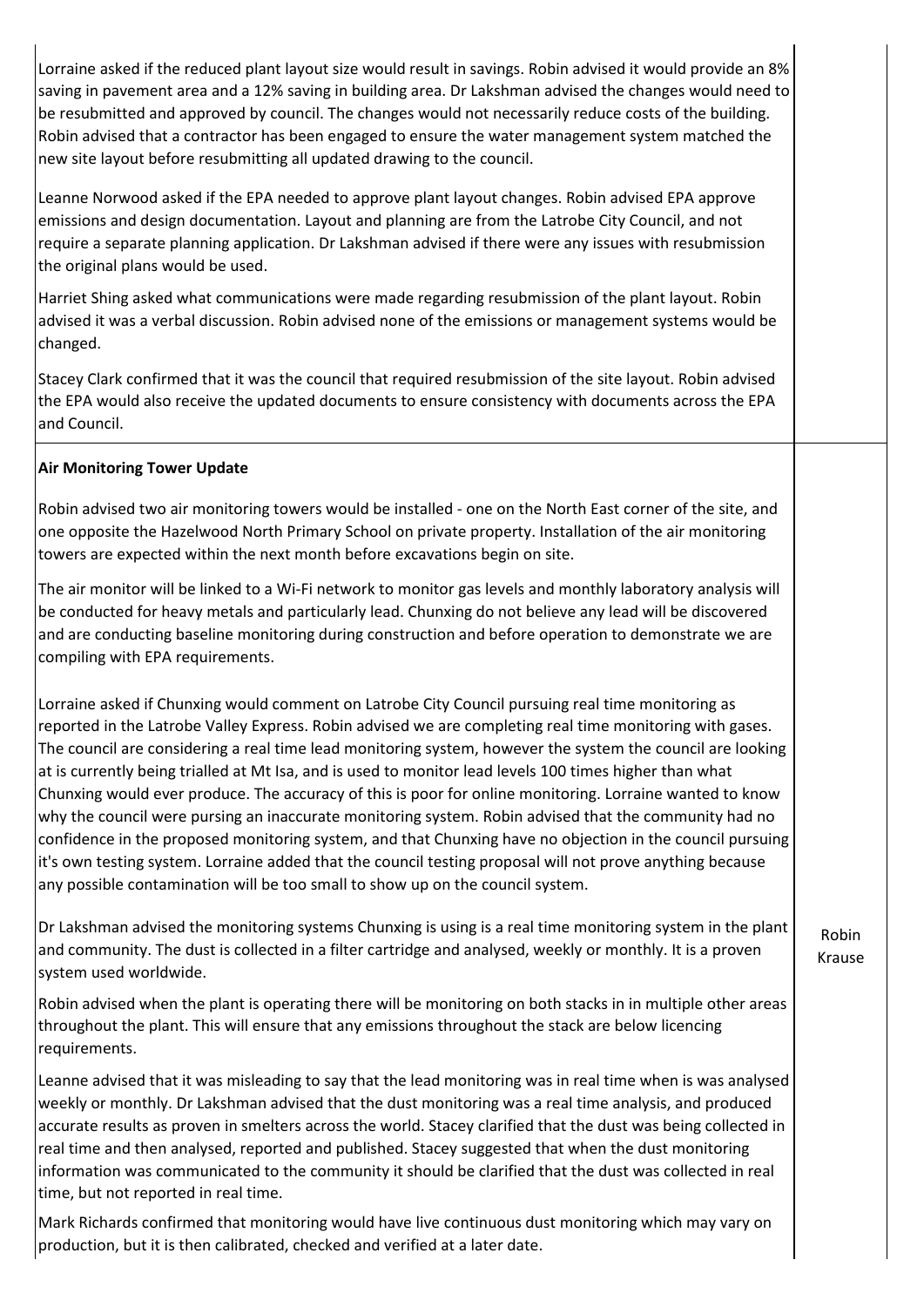Mark discussed the issues raised in the Latrobe Valley Express regarding the air monitoring as a political opportunity to take credit for something that was already going to happen. Real time monitoring is already planned and agreed to by Chunxing.

Philip suggested we revisit and confirm how the air monitoring works once installed and operating

Mark advised that it is industry standard to monitor dust in this way, and it is how the EPA monitored the Hazelwood Power Station dust emissions.

## **Community Blood Testing**

Dr Lakshman originally offered members of the community working and living in close proximity of the plant blood testing to reassure them that no lead contamination was occurring in the area due to our operations.

Early discussions with Dorovitch pathology have indicated they are happy to assist with the testing, and are happy to have the data deidentified if required. Chunxing are interested in offering baseline testing of the community prior to commissioning the plant and at 6 monthly intervals for the lifetime of operations.

Chunxing will also possibly use Dorovitch for it's staff lead blood level testing and drug and alcohol screening.

Stacey Clark asked if it was a requirement for a doctor to write a referral to complete blood lead testing. Tania advised Dorovitch would provide testing slips for the local community. Dorovitch advised we would not require a doctor's referral for testing. This will be followed up and further clarified before being offered to the community.

Harriet Shing asked if there would be a longitudinal assessment, and if there would be a core number of people to contribute to the baseline and provide a meaningful sample. Harriet also asked how we would encourage the community to participate. Tania advised it was only a service were offering to reassure the concerned community members that there would be no lead contamination from the Chunxing site. Harriet asked which members of the community were to be included in the testing. Tania advised it would be community members living or working within a 2-3km radius of the Chunxing site. It would be a challenge to ensure ongoing participation of local community members.

Harriet advised it would be a survey and questioned how we would establish the data and interpret the results. Dr Lakshman advised it was a voluntary and was happy to consider any proposal from the community.

Stacey asked if we wanted to complete a study for the community or if we wanted to give individuals reassurance that their lead levels were not increasing. Tania advised it was for reassurance of individual community members and not a broader community study.

Harriet asked how an individual assessment would address a community concern of lead levels over time. Harriet believed that the community wanted to know about the impact across the community, and that there may be an opportunity to look at the impact more broadly than just on an individual. Tania advised Chunxing were in the early stages of investigating the process and that we would be considering all these points in greater detail.

Harriet advised the community wanted to know what the possible impact of lead contamination would be across the community and not just for individuals. Harriet suggested we would have an opportunity to provide greater information to the community.

Stacey advised the Department of Health collected data of any elevated lead levels that were reported in the community, and suggested that she would discuss the project further with the Department of Health.

Tania Brown